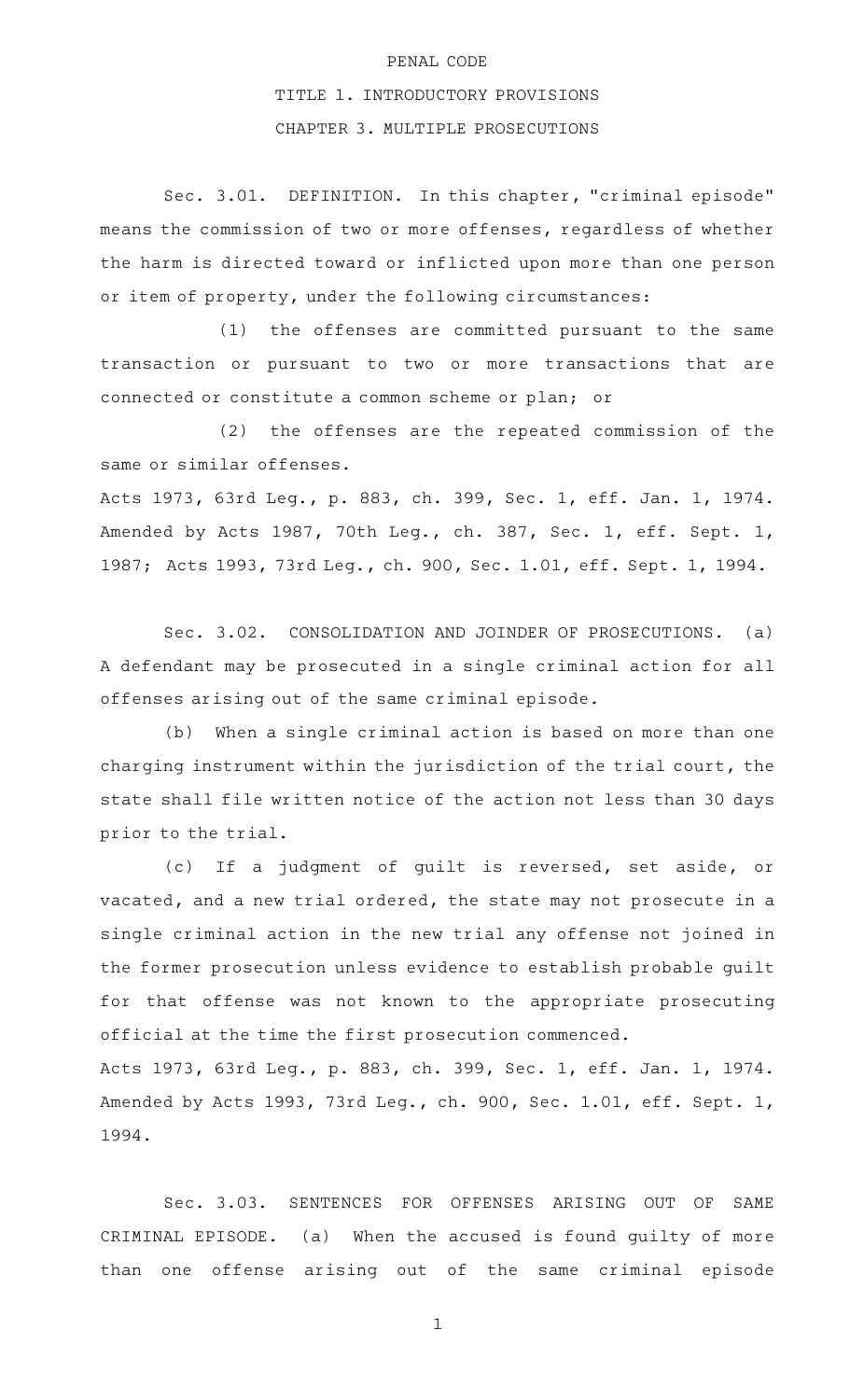prosecuted in a single criminal action, a sentence for each offense for which he has been found guilty shall be pronounced. Except as provided by Subsection (b), the sentences shall run concurrently.

(b) If the accused is found guilty of more than one offense arising out of the same criminal episode, the sentences may run concurrently or consecutively if each sentence is for a conviction of:

 $(1)$  an offense:

(A) under Section  $49.07$  or  $49.08$ , regardless of whether the accused is convicted of violations of the same section more than once or is convicted of violations of both sections; or

(B) for which a plea agreement was reached in a case in which the accused was charged with more than one offense listed in Paragraph (A), regardless of whether the accused is charged with violations of the same section more than once or is charged with violations of both sections;

 $(2)$  an offense:

(A) under Section [33.021](http://www.statutes.legis.state.tx.us/GetStatute.aspx?Code=PE&Value=33.021) or an offense under Section [21.02](http://www.statutes.legis.state.tx.us/GetStatute.aspx?Code=PE&Value=21.02), [21.11,](http://www.statutes.legis.state.tx.us/GetStatute.aspx?Code=PE&Value=21.11) [22.011](http://www.statutes.legis.state.tx.us/GetStatute.aspx?Code=PE&Value=22.011), [22.021,](http://www.statutes.legis.state.tx.us/GetStatute.aspx?Code=PE&Value=22.021) [25.02](http://www.statutes.legis.state.tx.us/GetStatute.aspx?Code=PE&Value=25.02), or [43.25](http://www.statutes.legis.state.tx.us/GetStatute.aspx?Code=PE&Value=43.25) committed against a victim younger than 17 years of age at the time of the commission of the offense regardless of whether the accused is convicted of violations of the same section more than once or is convicted of violations of more than one section; or

(B) for which a plea agreement was reached in a case in which the accused was charged with more than one offense listed in Paragraph (A) committed against a victim younger than 17 years of age at the time of the commission of the offense regardless of whether the accused is charged with violations of the same section more than once or is charged with violations of more than one section;

 $(3)$  an offense:

(A) under Section  $21.15$  or  $43.26$ , regardless of whether the accused is convicted of violations of the same section more than once or is convicted of violations of both sections; or

(B) for which a plea agreement was reached in a case in which the accused was charged with more than one offense listed in Paragraph (A), regardless of whether the accused is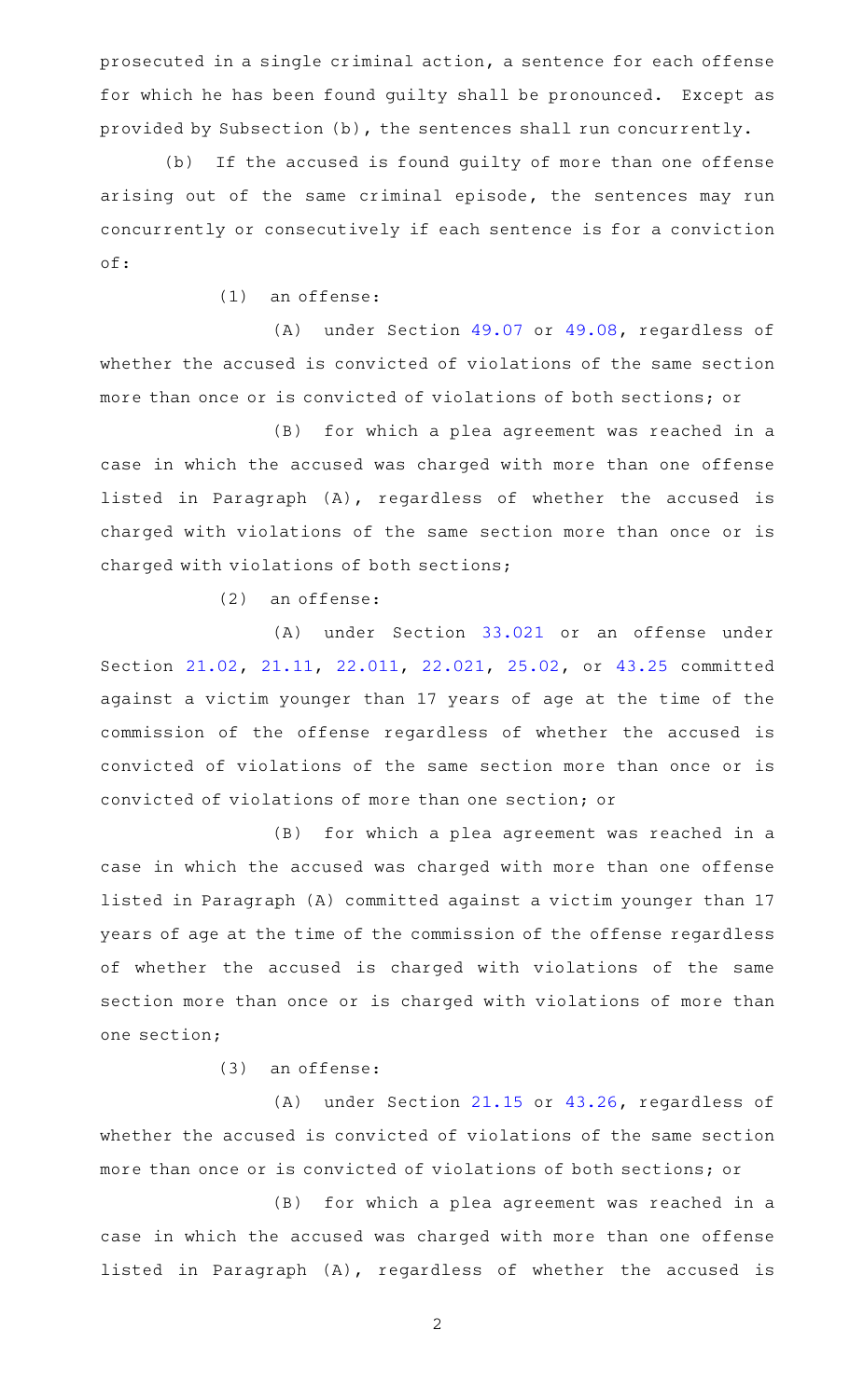charged with violations of the same section more than once or is charged with violations of both sections;

(4) an offense for which the judgment in the case contains an affirmative finding under Article [42.0197,](http://www.statutes.legis.state.tx.us/GetStatute.aspx?Code=CR&Value=42.0197) Code of Criminal Procedure;

 $(5)$  an offense:

(A) under Section [20A.02](http://www.statutes.legis.state.tx.us/GetStatute.aspx?Code=PE&Value=20A.02), [20A.03,](http://www.statutes.legis.state.tx.us/GetStatute.aspx?Code=PE&Value=20A.03) or [43.05](http://www.statutes.legis.state.tx.us/GetStatute.aspx?Code=PE&Value=43.05), regardless of whether the accused is convicted of violations of the same section more than once or is convicted of violations of more than one section; or

(B) for which a plea agreement was reached in a case in which the accused was charged with more than one offense listed in Paragraph (A), regardless of whether the accused is charged with violations of the same section more than once or is charged with violations of more than one section;

(6) an offense:

(A) under Section  $22.04(a)(1)$  $22.04(a)(1)$  or (2) or Section [22.04\(](http://www.statutes.legis.state.tx.us/GetStatute.aspx?Code=PE&Value=22.04)a-1)(1) or (2) that is punishable as a felony of the first degree, regardless of whether the accused is convicted of violations of the same section more than once or is convicted of violations of more than one section; or

(B) for which a plea agreement was reached in a case in which the accused was charged with more than one offense listed in Paragraph (A) and punishable as described by that paragraph, regardless of whether the accused is charged with violations of the same section more than once or is charged with violations of more than one section; or

(7) any combination of offenses listed in Subdivisions  $(1)-(6)$ .

 $(b-1)$  Subsection (b)(4) does not apply to a defendant whose case was transferred to the court under Section [54.02,](http://www.statutes.legis.state.tx.us/GetStatute.aspx?Code=FA&Value=54.02) Family Code. Acts 1973, 63rd Leg., p. 883, ch. 399, Sec. 1, eff. Jan. 1, 1974. Amended by Acts 1993, 73rd Leg., ch. 900, Sec. 1.01, eff. Sept. 1, 1994; Acts 1995, 74th Leg., ch. 596, Sec. 1, eff. Sept. 1, 1995; Acts 1997, 75th Leg., ch. 667, Sec. 2, eff. Sept. 1, 1997. Amended by:

Acts 2005, 79th Leg., Ch. 527 (H.B. [904\)](http://www.legis.state.tx.us/tlodocs/79R/billtext/html/HB00904F.HTM), Sec. 1, eff.